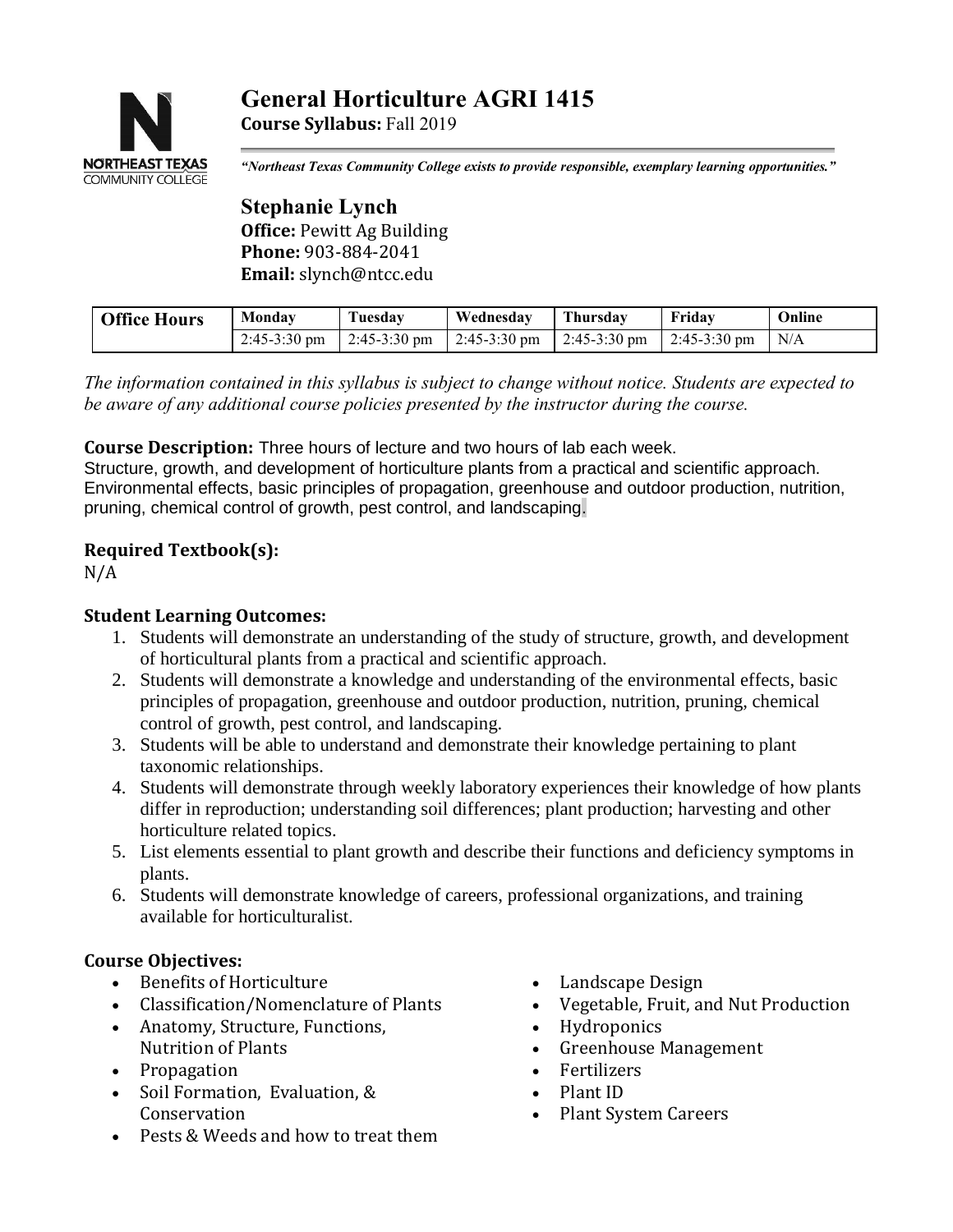### **Evaluation/Grading Policy:**

| Grades will be computed as follows: |                              |     |  |
|-------------------------------------|------------------------------|-----|--|
|                                     | $(3)$ Exams:                 |     |  |
|                                     | <b>Interactive Notebook:</b> |     |  |
|                                     | <b>Discussion Board:</b>     |     |  |
|                                     | <i>iCEV</i> Total:           |     |  |
|                                     | Greenhouse                   |     |  |
|                                     | Total:                       |     |  |
| iCEV breakdown below:               |                              |     |  |
|                                     | <b>Multiple Assessments</b>  | 25% |  |
|                                     | <b>Chapter Quizzes</b>       | 75% |  |

The grading scale below will be used to determine your final grade.

| Points          | Grade |  |
|-----------------|-------|--|
| 90-100          | A     |  |
| 80-89           | B     |  |
| 70-79           | C     |  |
| $60 - 69$       | Ð     |  |
| <b>BELOW 59</b> | F     |  |

#### **Tests/Exams:**

There will be 3 exams accounting for 60% of your overall grade. Exams will be multiple-choice, matching, short answer, true/false and essays developed from the iCEV online materials. You will not be allowed to retake a test. There will also be a group project in this portion of the grading. The group project will consist of students working in groups (3-4) to discuss the landscaping options for the front entry of Pewitt High School. Students will be required to discuss the pros and cons of different varieties of flowers, shrubs, trees and herbs. Students will calculate the expected cost of plants, mulch, fertilizer, decor and any other needs for the entry design. A handout and examples will be given with additional information including a grading rubric

#### **Student Responsibilities/Expectations:**

Students are required to participate in both classroom and group project activities. Online attendance is required. Students are expected to logon in a timely manner and interact with fellow students. Students should be courtious and treat one another with respect to allow for a peaceful and effective learning environment.

#### **Supplies:**

Composition Book

#### **NTCC Academic Honesty Statement:**

"Students are expected to complete course work in an honest manner, using their intellects and resources designated as allowable by the course instructor. Students are responsible for addressing questions about allowable resources with the course instructor. NTCC upholds the highest standards of academic integrity. This course will follow the NTCC Academic Honesty policy stated in the Student Handbook."